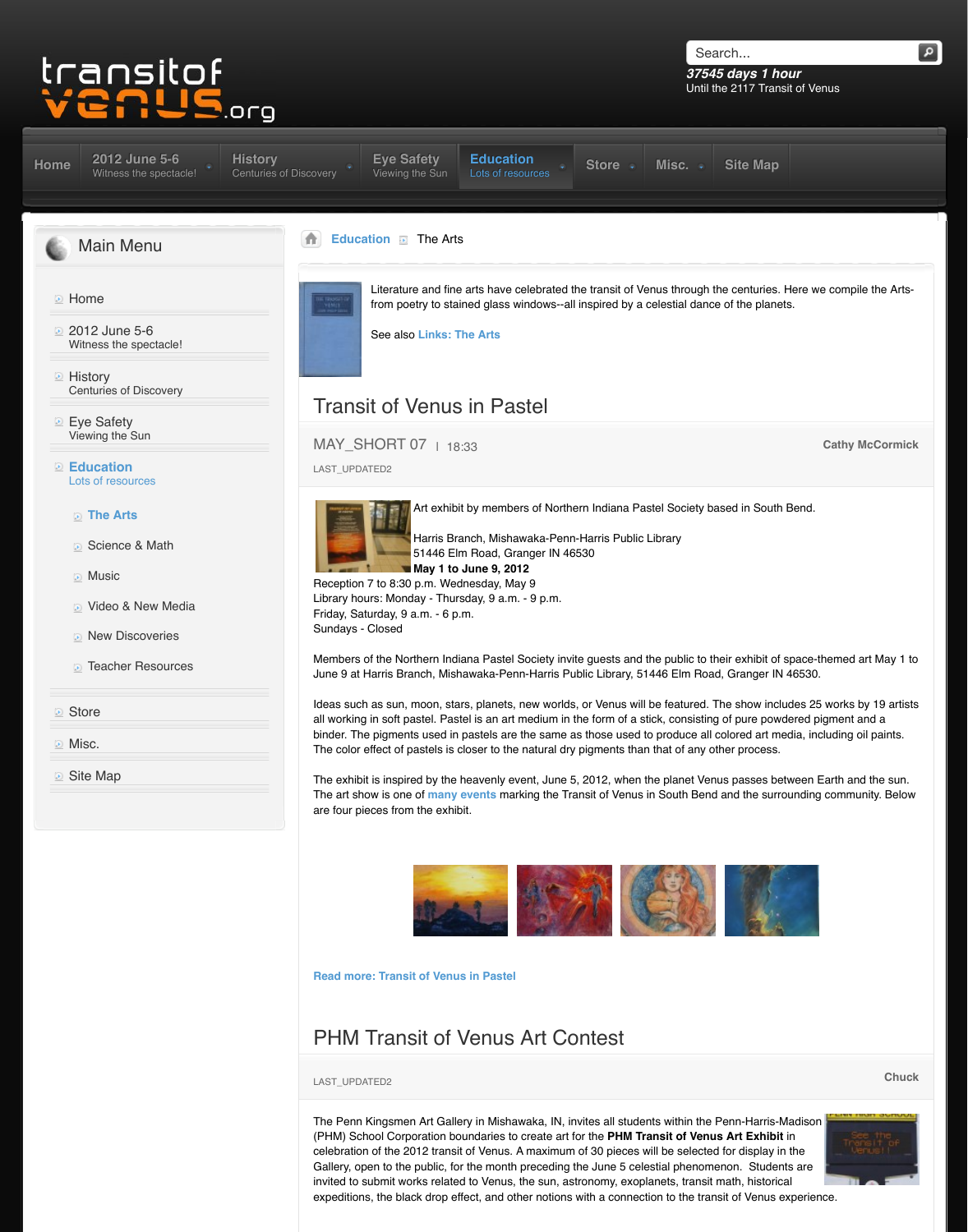# Transit of Venus (TROVE) Art

Destined to be a highlight of 2012 is the *TROVE Art* and the transitional celebrates the transit of Venus experience, part and Venus experience. future. Artists working in any two-dimensional media Venus, a celestial phenomenon both with a rich histo a modern role in the hunt for new worlds around distant alignment stars. The 2012 alignment of earth, and the 20 and the sun on June 5 is the last transit of Venus in c 2117.

**TROVE** (for **TRansit Of VE**nus) is a **collection of regional attractions** astronomical event. The venue for the *TROVE Art Examelenine at mexical* events. Arts District of Benton Harbor, Michigan. Enjoy this unit exhibit will be open seven days a week from May 6 until June 30, and a special party and a set on  $M$ Please join the multiple **TROVE celebrations**, wheth embracing science and math in action as a supporter

# Call for Art



Artists are invited to create works historical expeditions, gods and go to the solar spectacle. Please state the site on May 5. Art must be ready lartist's responsibility. There is a \$

(limit two):

**2012T0V-Call-for-Artists.pdf** (PDF) **2012T0V-Call-for-Artists.docx** (MS Word)

Dayle Brown, author and illustrator of **Skylore from** I generously stepped up to coordinate the *TROVE Art* at dayledavid @ comcast .net (with no spaces).

Coming Soon: Beer Art

The history, mystique, and promise of the transit of V brewmaster at The Livery is crafting a special golden

**Read more: Transit of Venus (TROVE) Art Exhibit**

# [Intro](http://www.transitofvenus.org/trove)duction to The [Arts](http://www.transitofvenus.org/trove)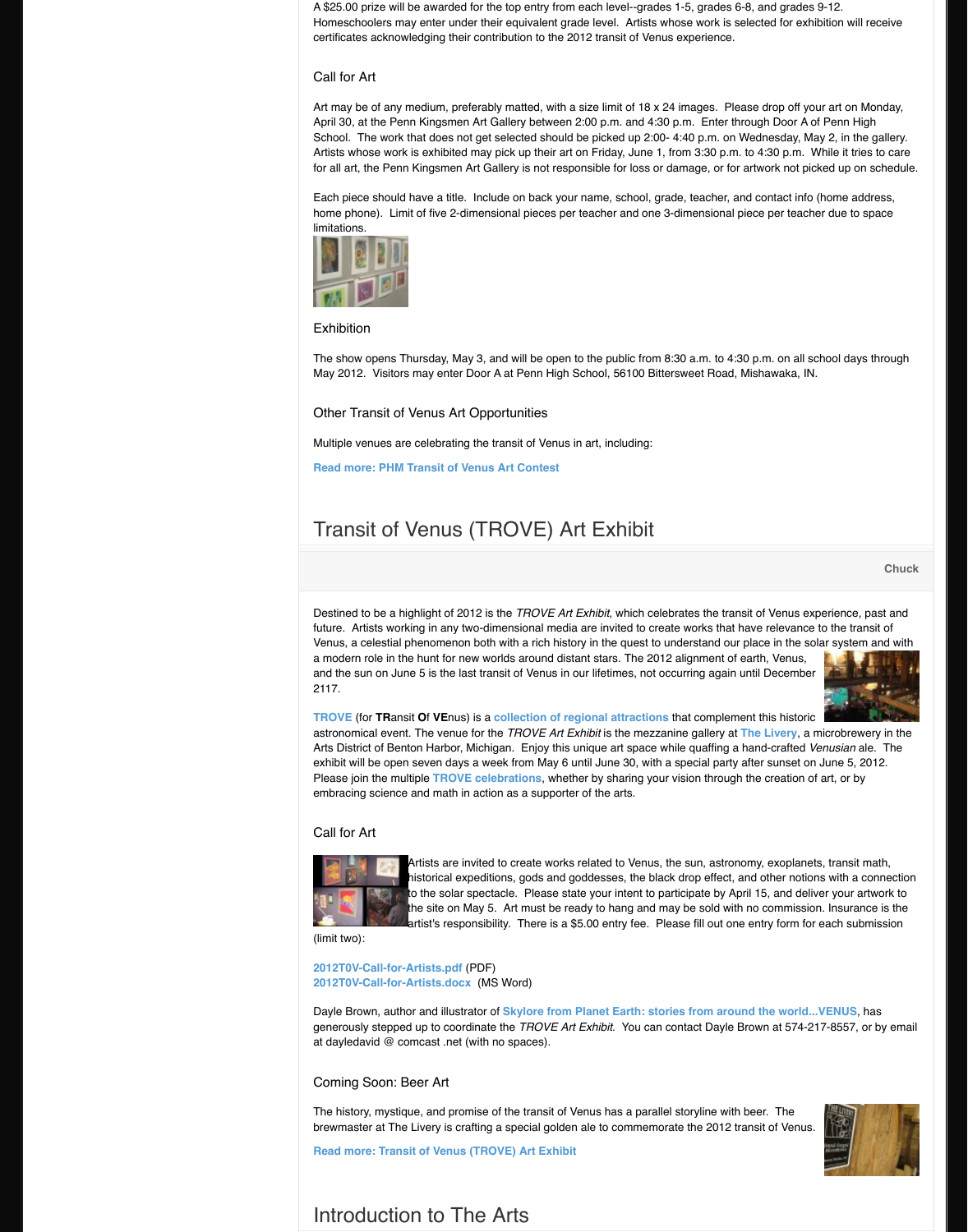- **Transit of Venus in Pastel**, in the Harris Branch Library in Granger, IN, May 1-June 9;
- **PHM Transit of Venus Art Contest, for student artists in the Penn-Harris** 3-31.
- **Transit of Venus Stained Glass Window Contest (online)** entry deadline: Feb. 18.



### http://soho.nascom.nasa.gov/hotsh

The Sun as Art exhibit toured during the 2004 transit



### http://sunearth.gsfc.nasa.gov/sune

Music and literature, with emphasis on John Philip So



#### http://lcweb2.loc.gov/diglib/ihas/htm

John Philip Sousa's *Transit of Venus March;* includes



Lhttp://www.archive.org/stream/transitv Complete text of John Philip Sousa's 1920 novel, The



# **education/the-arts/147-moved-by**

"Moved by a Rapid Transit" by Chuck Bueter; a pape conference, summarizes the many facets of art inspir